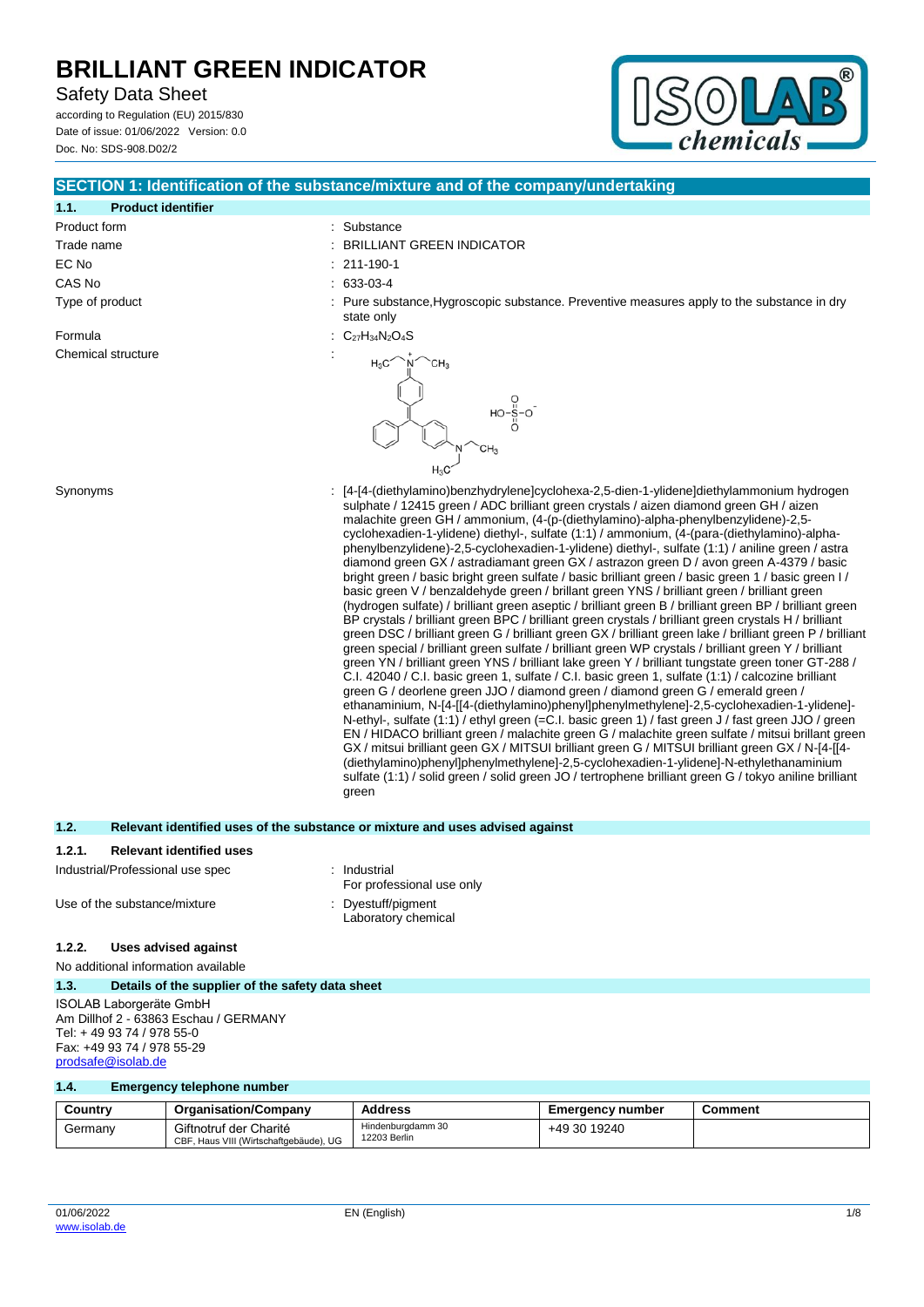# Safety Data Sheet

according to Regulation (EU) 2015/830 Date of issue: 01/06/2022 Version: 0.0 Doc. No: SDS-908.D02/2

## **SECTION 2: Hazards identification**

## **2.1. Classification of the substance or mixture**

### **Classification according to Regulation (EC) No. 1272/2008 [CLP]**

Acute Tox. 4 (Oral) H302

Eye Irrit. 2 H319

Full text of hazard classes and H-statements : see section 16

## **Adverse physicochemical, human health and environmental effects**

No additional information available

### **2.2. Label elements**

Labelling according to Regulation (EC) No. 1272/2008 [CLP]

```
Hazard pictograms (CLP)
```


## **2.3. Other hazards**

This substance/mixture does not meet the PBT criteria of REACH regulation, annex XIII This substance/mixture does not meet the vPvB criteria of REACH regulation, annex XIII

## **SECTION 3: Composition/information on ingredients**

| 3.1.<br><b>Substances</b> |                                        |              |
|---------------------------|----------------------------------------|--------------|
| <b>Name</b>               | <b>Product identifier</b>              | %            |
| BRILLIANT GREEN INDICATOR | (CAS No) 633-03-4<br>(EC No) 211-190-1 | $\approx 95$ |

## Full text of H-statements: see section 16

# **3.2. Mixtures**

Not applicable

|      | <b>SECTION 4: First aid measures</b>  |  |                                                                                                                                                                                                                                                                                                                                                                                                                                                                                                                                                                              |  |  |
|------|---------------------------------------|--|------------------------------------------------------------------------------------------------------------------------------------------------------------------------------------------------------------------------------------------------------------------------------------------------------------------------------------------------------------------------------------------------------------------------------------------------------------------------------------------------------------------------------------------------------------------------------|--|--|
| 4.1. | Description of first aid measures     |  |                                                                                                                                                                                                                                                                                                                                                                                                                                                                                                                                                                              |  |  |
|      | First-aid measures general            |  | : Check the vital functions. Unconscious: maintain adequate airway and respiration. Respiratory<br>arrest: artificial respiration or oxygen. Cardiac arrest: perform resuscitation. Victim conscious<br>with laboured breathing: half-seated. Victim in shock: on his back with legs slightly raised.<br>Vomiting: prevent asphyxia/aspiration pneumonia. Prevent cooling by covering the victim (no<br>warming up). Keep watching the victim. Give psychological aid. Keep the victim calm, avoid<br>physical strain. Depending on the victim's condition: doctor/hospital. |  |  |
|      | First-aid measures after inhalation   |  | : Remove the victim into fresh air. Respiratory problems: consult a doctor/medical service.                                                                                                                                                                                                                                                                                                                                                                                                                                                                                  |  |  |
|      | First-aid measures after skin contact |  | : Rinse with water. Soap may be used. Take victim to a doctor if irritation persists.                                                                                                                                                                                                                                                                                                                                                                                                                                                                                        |  |  |
|      | First-aid measures after eye contact  |  | : Rinse immediately with plenty of water. Take victim to an ophthalmologist if irritation persists.                                                                                                                                                                                                                                                                                                                                                                                                                                                                          |  |  |

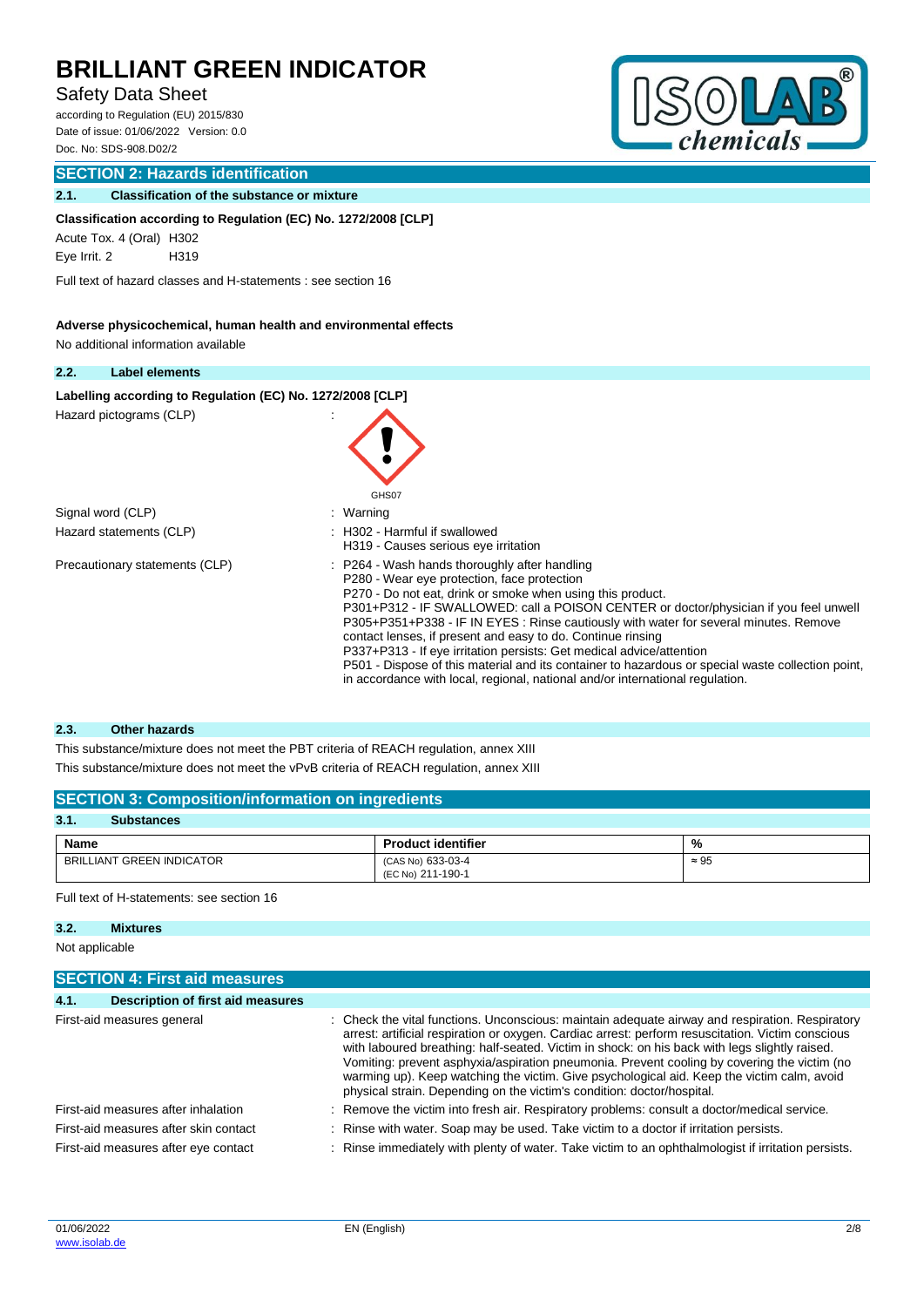Safety Data Sheet

according to Regulation (EU) 2015/830 Date of issue: 01/06/2022 Version: 0.0 Doc. No: SDS-908.D02/2



|             | First-aid measures after ingestion                                             | Rinse mouth with water. Immediately after ingestion: give lots of water to drink. Victim is fully<br>conscious: immediately induce vomiting. Call Poison Information Centre<br>(www.big.be/antigif.htm). Consult a doctor/medical service if you feel unwell. Ingestion of large<br>quantities: immediately to hospital. |
|-------------|--------------------------------------------------------------------------------|--------------------------------------------------------------------------------------------------------------------------------------------------------------------------------------------------------------------------------------------------------------------------------------------------------------------------|
| 4.2.        | Most important symptoms and effects, both acute and delayed                    |                                                                                                                                                                                                                                                                                                                          |
|             | Symptoms/injuries after inhalation                                             | Slight irritation. Coughing.                                                                                                                                                                                                                                                                                             |
|             | Symptoms/injuries after skin contact                                           | Slight irritation.                                                                                                                                                                                                                                                                                                       |
|             | Symptoms/injuries after eye contact                                            | Irritation of the eye tissue.                                                                                                                                                                                                                                                                                            |
|             | Symptoms/injuries after ingestion                                              | Irritation of the gastric/intestinal mucosa. Nausea. Vomiting. Diarrhoea.                                                                                                                                                                                                                                                |
|             | Chronic symptoms                                                               | ON CONTINUOUS/REPEATED EXPOSURE/CONTACT: Respiratory difficulties.                                                                                                                                                                                                                                                       |
| 4.3.        |                                                                                | Indication of any immediate medical attention and special treatment needed                                                                                                                                                                                                                                               |
|             | No additional information available                                            |                                                                                                                                                                                                                                                                                                                          |
|             | <b>SECTION 5: Fire-fighting measures</b>                                       |                                                                                                                                                                                                                                                                                                                          |
| 5.1.        | <b>Extinguishing media</b>                                                     |                                                                                                                                                                                                                                                                                                                          |
|             | Suitable extinguishing media                                                   | : Water spray. Polyvalent foam. Alcohol-resistant foam. ABC powder. Carbon dioxide.                                                                                                                                                                                                                                      |
|             | Unsuitable extinguishing media                                                 | : Solid water jet ineffective as extinguishing medium.                                                                                                                                                                                                                                                                   |
| 5.2.        | Special hazards arising from the substance or mixture                          |                                                                                                                                                                                                                                                                                                                          |
| Fire hazard |                                                                                | : DIRECT FIRE HAZARD. Most organic solids may burn if strongly heated.                                                                                                                                                                                                                                                   |
|             | <b>Explosion hazard</b>                                                        | : DIRECT EXPLOSION HAZARD. Most organic solids are liable to dust explosion hazard.<br>INDIRECT EXPLOSION HAZARD. Dust cloud can be ignited by a spark.                                                                                                                                                                  |
| 5.3.        | <b>Advice for firefighters</b>                                                 |                                                                                                                                                                                                                                                                                                                          |
|             | Precautionary measures fire                                                    | : Exposure to fire/heat: keep upwind. Exposure to fire/heat: consider evacuation. Exposure to<br>fire/heat: have neighbourhood close doors and windows.                                                                                                                                                                  |
|             | Firefighting instructions                                                      | Dilute toxic gases with water spray. Take account of environmentally hazardous firefighting<br>water. Use water moderately and if possible collect or contain it.                                                                                                                                                        |
|             | Protection during firefighting                                                 | : Heat/fire exposure: compressed air/oxygen apparatus.                                                                                                                                                                                                                                                                   |
|             | <b>SECTION 6: Accidental release measures</b>                                  |                                                                                                                                                                                                                                                                                                                          |
|             |                                                                                |                                                                                                                                                                                                                                                                                                                          |
| 6.1.        | Personal precautions, protective equipment and emergency procedures            |                                                                                                                                                                                                                                                                                                                          |
|             |                                                                                |                                                                                                                                                                                                                                                                                                                          |
| 6.1.1.      | For non-emergency personnel<br>Protective equipment                            | : Gloves. Safety glasses. Protective clothing. Dust cloud production: compressed air/oxygen                                                                                                                                                                                                                              |
|             | <b>Emergency procedures</b>                                                    | apparatus.<br>: Mark the danger area. Prevent dust cloud formation. No naked flames. Wash contaminated<br>clothes.                                                                                                                                                                                                       |
|             |                                                                                |                                                                                                                                                                                                                                                                                                                          |
| 6.1.2.      | For emergency responders<br>No additional information available                |                                                                                                                                                                                                                                                                                                                          |
|             |                                                                                |                                                                                                                                                                                                                                                                                                                          |
| 6.2.        | <b>Environmental precautions</b>                                               |                                                                                                                                                                                                                                                                                                                          |
|             | Prevent soil and water pollution. Prevent spreading in sewers.                 |                                                                                                                                                                                                                                                                                                                          |
| 6.3.        | Methods and material for containment and cleaning up                           |                                                                                                                                                                                                                                                                                                                          |
|             | For containment                                                                | : Contain released substance, pump into suitable containers. Plug the leak, cut off the supply.                                                                                                                                                                                                                          |
|             | Methods for cleaning up                                                        | Dam up the solid spill. Knock down/dilute dust cloud with water spray.<br>Stop dust cloud by covering with sand/earth. Scoop solid spill into closing containers. Carefully<br>collect the spill/leftovers. Clean contaminated surfaces with a soap solution. Wash clothing and<br>equipment after handling.             |
| 6.4.        | Reference to other sections                                                    |                                                                                                                                                                                                                                                                                                                          |
|             | No additional information available                                            |                                                                                                                                                                                                                                                                                                                          |
|             |                                                                                |                                                                                                                                                                                                                                                                                                                          |
| 7.1.        | <b>SECTION 7: Handling and storage</b><br><b>Precautions for safe handling</b> |                                                                                                                                                                                                                                                                                                                          |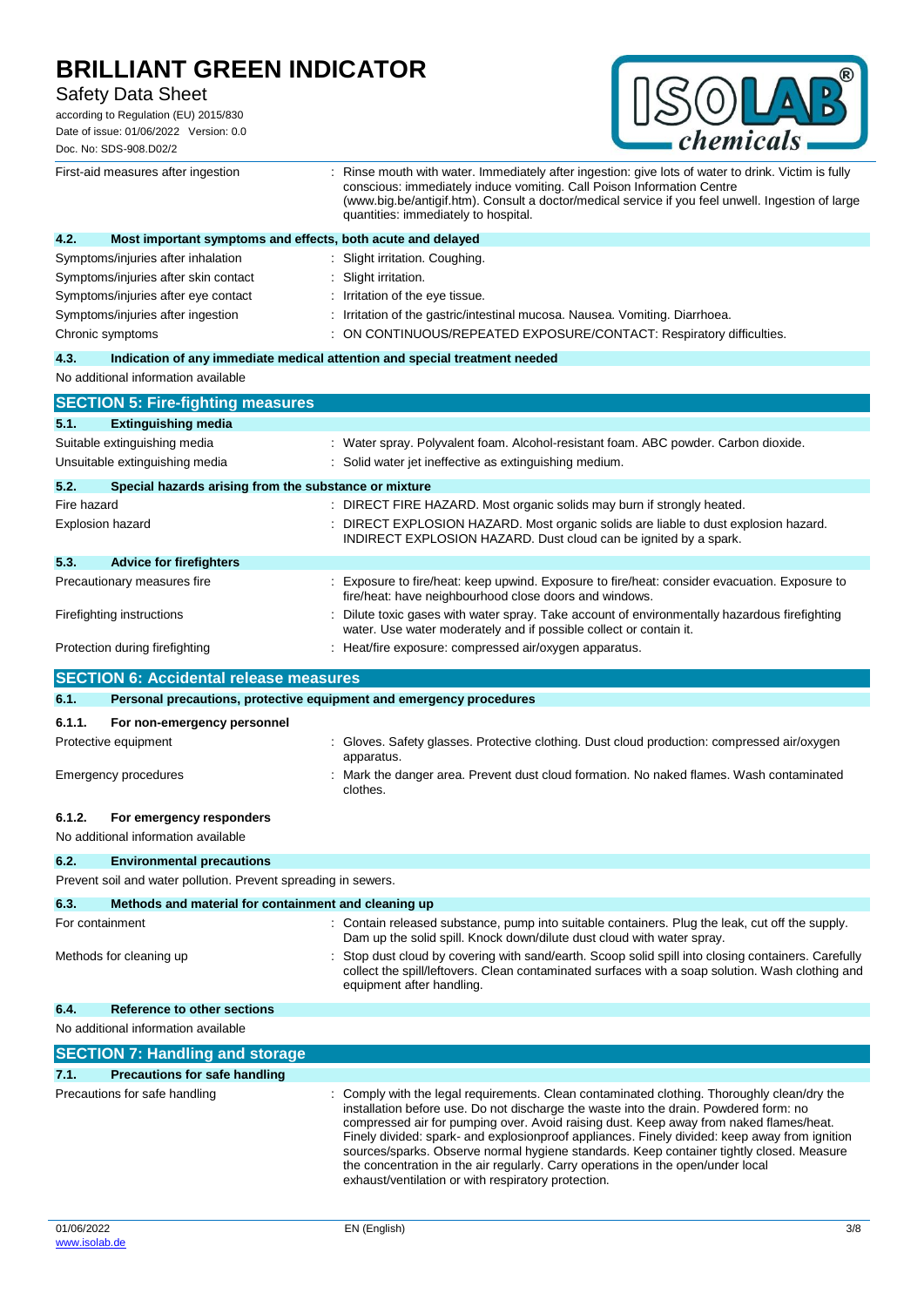# Safety Data Sheet

according to Regulation (EU) 2015/830 Date of issue: 01/06/2022 Version: 0.0 Doc. No: SDS-908.D02/2



| Conditions for safe storage, including any incompatibilities<br>7.2. |                                                                                                                                                      |
|----------------------------------------------------------------------|------------------------------------------------------------------------------------------------------------------------------------------------------|
| Heat and ignition sources                                            | : KEEP SUBSTANCE AWAY FROM: heat sources. ignition sources.                                                                                          |
| Information on mixed storage                                         | : KEEP SUBSTANCE AWAY FROM: oxidizing agents. water/moisture.                                                                                        |
| Storage area                                                         | : Store in a dry area. Store at room temperature. Meet the legal requirements.                                                                       |
| Special rules on packaging                                           | : SPECIAL REQUIREMENTS: closing. watertight. dry. correctly labelled. meet the legal<br>requirements. Secure fragile packagings in solid containers. |
| Packaging materials                                                  | : SUITABLE MATERIAL: glass.                                                                                                                          |
|                                                                      |                                                                                                                                                      |

**7.3. Specific end use(s)** No additional information available

# **SECTION 8: Exposure controls/personal protection**

## **8.1. Control parameters**

No additional information available

## **8.2. Exposure controls**

## **Personal protective equipment:**

Protective clothing.

## **Materials for protective clothing:**

GIVE EXCELLENT RESISTANCE: No data available. GIVE GOOD RESISTANCE: No data available. GIVE LESS RESISTANCE: No data available. GIVE POOR RESISTANCE: No data available

#### **Hand protection:**

Gloves

#### **Eye protection:**

Safety glasses. In case of dust production: protective goggles

| <b>Type</b>    | Use  | <b>Characteristics</b> | <b>Standard</b> |
|----------------|------|------------------------|-----------------|
| Safety glasses | Dust |                        |                 |

## **Skin and body protection:**

Protective clothing

### **Respiratory protection:**

Dust production: dust mask with filter type P2

| Device    | <b>Filter type</b>  | <b>Condition</b> | <b>Standard</b> |
|-----------|---------------------|------------------|-----------------|
| Dust mask | Type P <sub>2</sub> | Dust protection  |                 |



## **SECTION 9: Physical and chemical properties**

| 9.1.                                       | Information on basic physical and chemical properties |     |  |  |
|--------------------------------------------|-------------------------------------------------------|-----|--|--|
| Physical state                             | : Solid                                               |     |  |  |
| Appearance                                 | : Crystalline solid. Crystalline powder.              |     |  |  |
| Molecular mass                             | $: 482.64$ g/mol                                      |     |  |  |
| Colour                                     | : Yellow green powder.                                |     |  |  |
| Odour                                      | : Odourless.                                          |     |  |  |
| Odour threshold                            | : No data available                                   |     |  |  |
| pH                                         | : No data available                                   |     |  |  |
| Relative evaporation rate (butylacetate=1) | : No data available                                   |     |  |  |
| Melting point                              | $\therefore$ 210 °C                                   |     |  |  |
| Freezing point                             | : No data available                                   |     |  |  |
| Boiling point                              | $\therefore$ Not applicable                           |     |  |  |
| 01/06/2022                                 | EN (English)                                          | 4/8 |  |  |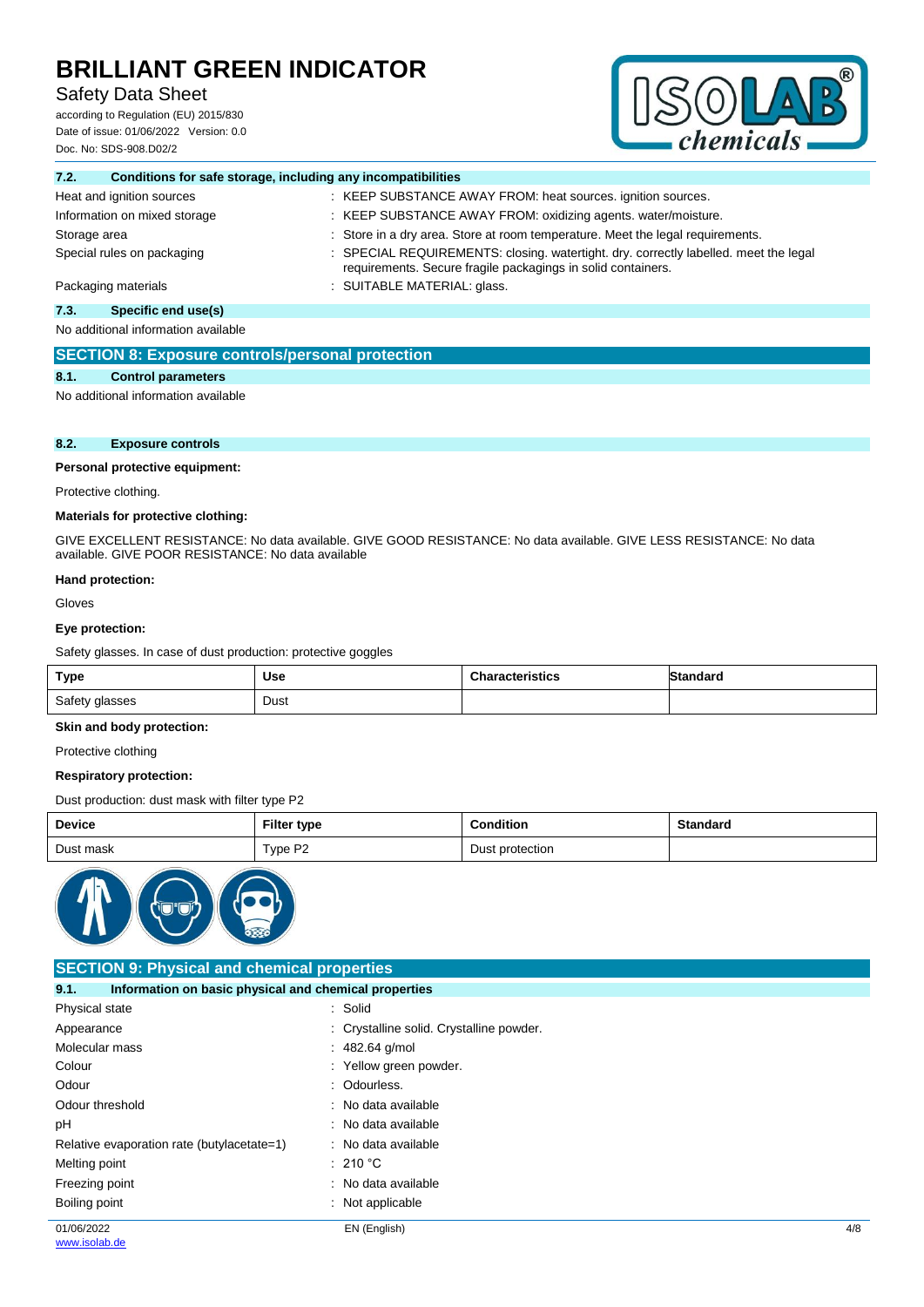# Safety Data Sheet

according to Regulation (EU) 2015/830 Date of issue: 01/06/2022 Version: 0.0 Doc. No: SDS-908.D02/2



| Flash point                                 | : No data available                                                       |
|---------------------------------------------|---------------------------------------------------------------------------|
| Auto-ignition temperature                   | : No data available                                                       |
| Decomposition temperature                   | : 210 °C                                                                  |
| Flammability (solid, gas)                   | : No data available                                                       |
| Vapour pressure                             | : No data available                                                       |
| Relative vapour density at 20 °C            | : No data available                                                       |
| Relative density                            | : No data available                                                       |
| Solubility                                  | Moderately soluble in water. Soluble in ethanol.<br>Water: 1 - 10 g/100ml |
| Log Pow                                     | : 2.02 (Estimated value)                                                  |
| Viscosity, kinematic                        | : No data available                                                       |
| Viscosity, dynamic                          | : No data available                                                       |
| <b>Explosive properties</b>                 | : No data available                                                       |
| Oxidising properties                        | : No data available                                                       |
| <b>Explosive limits</b>                     | : No data available                                                       |
| 9.2.<br><b>Other information</b>            |                                                                           |
| VOC content                                 | $: 0\%$                                                                   |
| Other properties                            | : Translucent. Hygroscopic. Substance has acid reaction.                  |
| <b>SECTION 10: Stability and reactivity</b> |                                                                           |
| 10.1.<br><b>Reactivity</b>                  |                                                                           |

On burning: release of toxic and corrosive gases/vapours (ammonia, nitrous vapours, sulphur oxides, carbon monoxide - carbon dioxide).

| 10.2.        | <b>Chemical stability</b>           |
|--------------|-------------------------------------|
| Hygroscopic. |                                     |
| 10.3.        | Possibility of hazardous reactions  |
|              | No additional information available |
| 10.4.        | <b>Conditions to avoid</b>          |
|              | No additional information available |
| 10.5.        | Incompatible materials              |
|              | No additional information available |
| 10.6.        | Hazardous decomposition products    |

No additional information available

| <b>SECTION 11: Toxicological information</b>  |                                  |  |
|-----------------------------------------------|----------------------------------|--|
| Information on toxicological effects<br>11.1. |                                  |  |
| Acute toxicity                                | : Oral: Harmful if swallowed.    |  |
| <b>BRILLIANT GREEN INDICATOR (633-03-4)</b>   |                                  |  |
| LD50 oral rat                                 | 313 mg/kg (Rat)                  |  |
| Skin corrosion/irritation                     | : Not classified                 |  |
|                                               | pH: 2 - 3 (1 %)                  |  |
| Serious eye damage/irritation                 | : Causes serious eye irritation. |  |
|                                               | pH: 2 - 3 (1 %)                  |  |
| Respiratory or skin sensitisation             | : Not classified                 |  |
| Germ cell mutagenicity                        | : Not classified                 |  |
| Carcinogenicity                               | : Not classified                 |  |
| Reproductive toxicity                         | : Not classified                 |  |
| STOT-single exposure                          | : Not classified                 |  |
| STOT-repeated exposure                        | : Not classified                 |  |
| Aspiration hazard<br>÷                        | Not classified                   |  |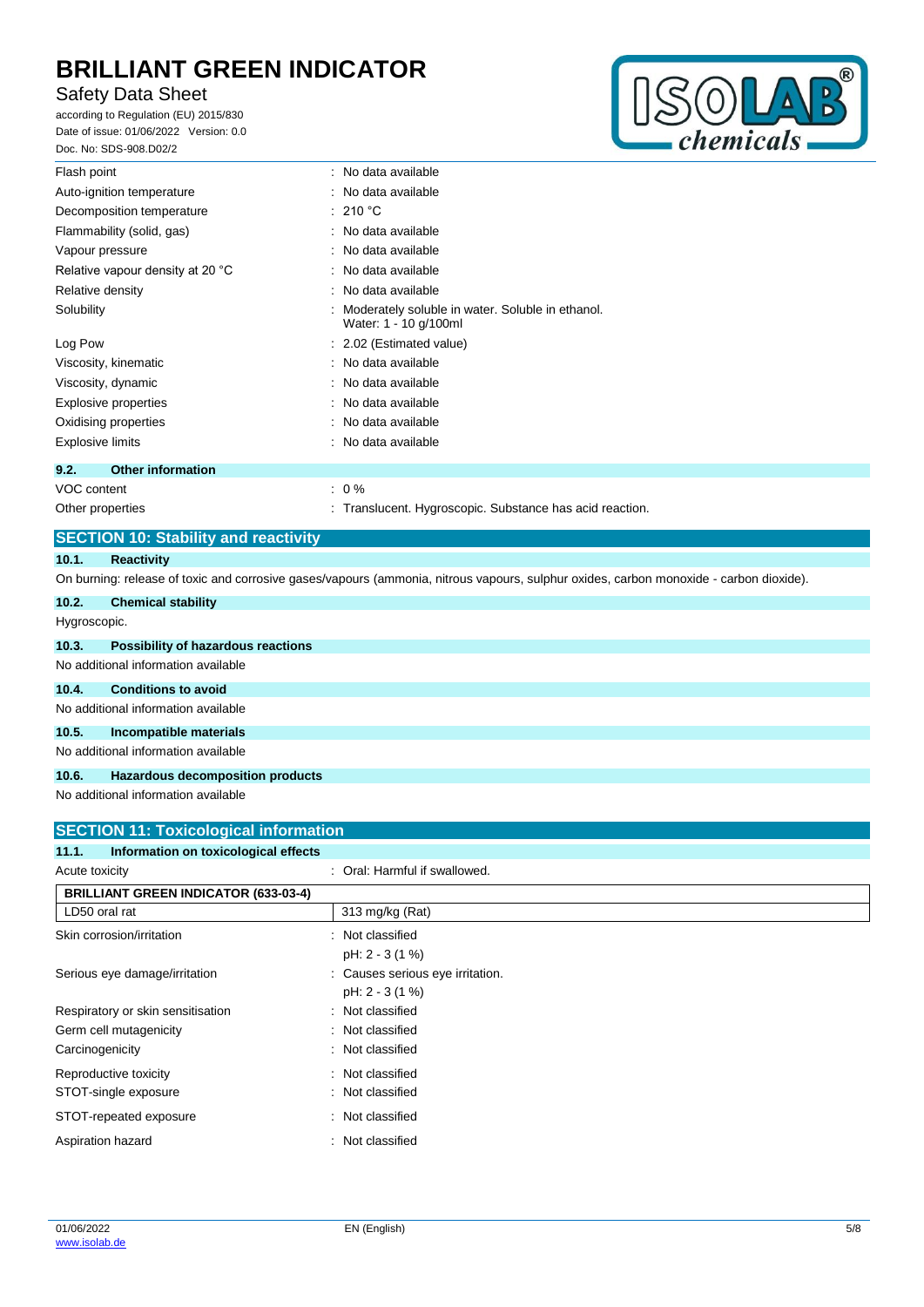# Safety Data Sheet

according to Regulation (EU) 2015/830 Date of issue: 01/06/2022 Version: 0.0 Doc. No: SDS-908.D02/2



## **SECTION 12: Ecological information**

## **12.1. Toxicity**

| ______<br>.     |                                                                                          |
|-----------------|------------------------------------------------------------------------------------------|
| Ecology - air   | : Not classified as dangerous for the ozone layer (Regulation (EC) No $1005/2009$ ).     |
| Ecology - water | : Water pollutant (surface water). pH shift. Insufficient data available on ecotoxicity. |

# **12.2. Persistence and degradability**

| <b>BRILLIANT GREEN INDICATOR (633-03-4)</b> |                                                    |  |
|---------------------------------------------|----------------------------------------------------|--|
| Persistence and degradability               | Not readily biodegradable in water.                |  |
| 12.3.<br><b>Bioaccumulative potential</b>   |                                                    |  |
| <b>BRILLIANT GREEN INDICATOR (633-03-4)</b> |                                                    |  |
| Log Pow                                     | 2.02 (Estimated value)                             |  |
| Bioaccumulative potential                   | Low potential for bioaccumulation (Log Kow $<$ 4). |  |

## **12.4. Mobility in soil**

No additional information available

## **12.5. Results of PBT and vPvB assessment**

| <b>BRILLIANT GREEN INDICATOR (633-03-4)</b>                                            |
|----------------------------------------------------------------------------------------|
| This substance/mixture does not meet the PBT criteria of REACH regulation, annex XIII  |
| This substance/mixture does not meet the vPvB criteria of REACH regulation, annex XIII |
|                                                                                        |

# **12.6. Other adverse effects**

No additional information available

## **SECTION 13: Disposal considerations**

## **13.1. Waste treatment methods**

| Product/Packaging disposal recommendations | Remove waste in accordance with local and/or national regulations. Hazardous waste shall not<br>be mixed together with other waste. Different types of hazardous waste shall not be mixed<br>together if this may entail a risk of pollution or create problems for the further management of<br>the waste. Hazardous waste shall be managed responsibly. All entities that store, transport or<br>handle hazardous waste shall take the necessary measures to prevent risks of pollution or<br>damage to people or animals. Recycle/reuse. Remove to an authorized incinerator equipped<br>with an afterburner and a flue gas scrubber with energy recovery. |
|--------------------------------------------|---------------------------------------------------------------------------------------------------------------------------------------------------------------------------------------------------------------------------------------------------------------------------------------------------------------------------------------------------------------------------------------------------------------------------------------------------------------------------------------------------------------------------------------------------------------------------------------------------------------------------------------------------------------|
| Additional information                     | : LWCA (the Netherlands): KGA category 03. Can be considered as non hazardous waste<br>according to Directive 2008/98/EC.                                                                                                                                                                                                                                                                                                                                                                                                                                                                                                                                     |
| European List of Waste (LoW) code          | : 07 03 99 - wastes not otherwise specified                                                                                                                                                                                                                                                                                                                                                                                                                                                                                                                                                                                                                   |

# **SECTION 14: Transport information**

## In accordance with ADR / RID / IMDG / IATA / ADN

| <b>ADR</b>                             | <b>IMDG</b>    | <b>IATA</b>    | <b>ADN</b>     | <b>RID</b>     |
|----------------------------------------|----------------|----------------|----------------|----------------|
| <b>UN number</b><br>14.1.              |                |                |                |                |
| Not applicable                         | Not applicable | Not applicable | Not applicable | Not applicable |
| 14.2.<br>UN proper shipping name       |                |                |                |                |
| Not applicable                         | Not applicable | Not applicable | Not applicable | Not applicable |
| Not applicable                         | Not applicable | Not applicable | Not applicable | Not applicable |
| Transport hazard class(es)<br>14.3.    |                |                |                |                |
| Not applicable                         | Not applicable | Not applicable | Not applicable | Not applicable |
| Not applicable                         | Not applicable | Not applicable | Not applicable | Not applicable |
| 14.4.<br><b>Packing group</b>          |                |                |                |                |
| Not applicable                         | Not applicable | Not applicable | Not applicable | Not applicable |
| <b>Environmental hazards</b><br>14.5.  |                |                |                |                |
| Not applicable                         | Not applicable | Not applicable | Not applicable | Not applicable |
| No supplementary information available |                |                |                |                |

## **14.6. Special precautions for user**

**- Overland transport**

Not applicable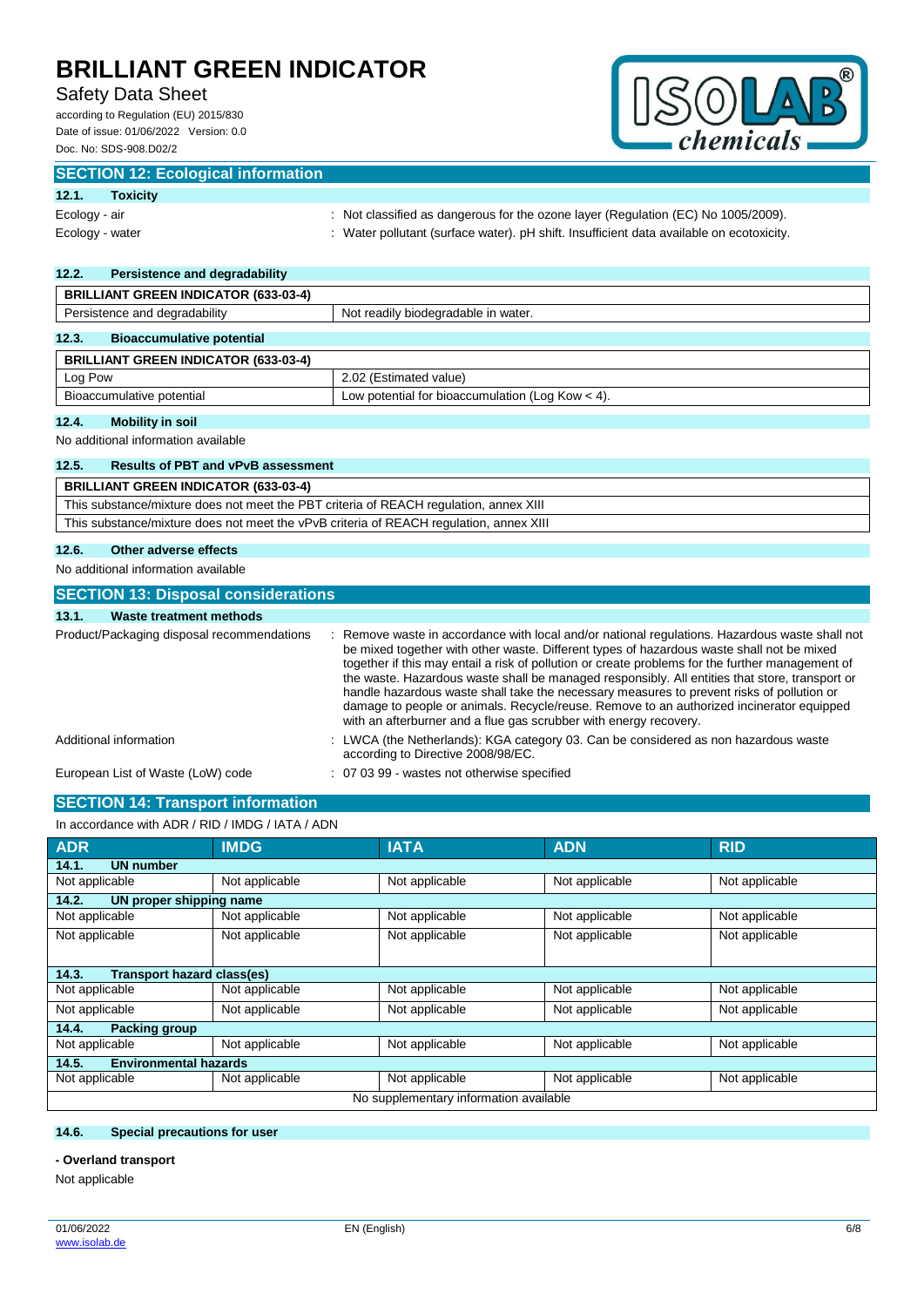# Safety Data Sheet

according to Regulation (EU) 2015/830 Date of issue: 01/06/2022 Version: 0.0 Doc. No: SDS-908.D02/2



#### **- Transport by sea**

Not applicable

#### **- Air transport**

Not applicable

### **- Inland waterway transport**

Not applicable

### **- Rail transport**

Not applicable

## **14.7. Transport in bulk according to Annex II of Marpol and the IBC Code**

Not applicable

## **SECTION 15: Regulatory information**

**15.1. Safety, health and environmental regulations/legislation specific for the substance or mixture**

### **15.1.1. EU-Regulations**

No REACH Annex XVII restrictions

BRILLIANT GREEN INDICATOR is not on the REACH Candidate List BRILLIANT GREEN INDICATOR is not on the REACH Annex XIV List

VOC content : 0 %

#### **15.1.2. National regulations**

#### **Germany** VwVwS Annex reference : Water hazard class (WGK) 2, hazard to waters WGK remark **in the source in the conduct of the Classification water polluting according to external literature source** 12th Ordinance Implementing the Federal Immission Control Act - 12.BImSchV : Is not subject of the 12. BlmSchV (Hazardous Incident Ordinance) **Netherlands** SZW-lijst van kankerverwekkende stoffen : The substance is not listed SZW-lijst van mutagene stoffen : The substance is not listed NIET-limitatieve lijst van voor de voortplanting giftige stoffen – Borstvoeding : The substance is not listed NIET-limitatieve lijst van voor de voortplanting giftige stoffen – Vruchtbaarheid : The substance is not listed NIET-limitatieve lijst van voor de voortplanting giftige stoffen – Ontwikkeling : The substance is not listed **Denmark**

Recommendations Danish Regulation : Young people below the age of 18 years are not allowed to use the product

#### **15.2. Chemical safety assessment**

No additional information available

## **SECTION 16: Other information**

Abbreviations and acronyms:

| <b>ADN</b>  | European Agreement concerning the International Carriage of Dangerous Goods by Inland Waterways |
|-------------|-------------------------------------------------------------------------------------------------|
| <b>ADR</b>  | European Agreement concerning the International Carriage of Dangerous Goods by Road             |
| <b>ATE</b>  | <b>Acute Toxicity Estimate</b>                                                                  |
| <b>BCF</b>  | <b>Bioconcentration factor</b>                                                                  |
| <b>CLP</b>  | Classification Labelling Packaging Regulation; Regulation (EC) No 1272/2008                     |
| <b>IATA</b> | International Air Transport Association                                                         |
| <b>IMDG</b> | International Maritime Dangerous Goods                                                          |
| <b>LC50</b> | Median lethal concentration                                                                     |
| LD50        | Median lethal dose                                                                              |
| <b>PBT</b>  | Persistent Bioaccumulative Toxic                                                                |